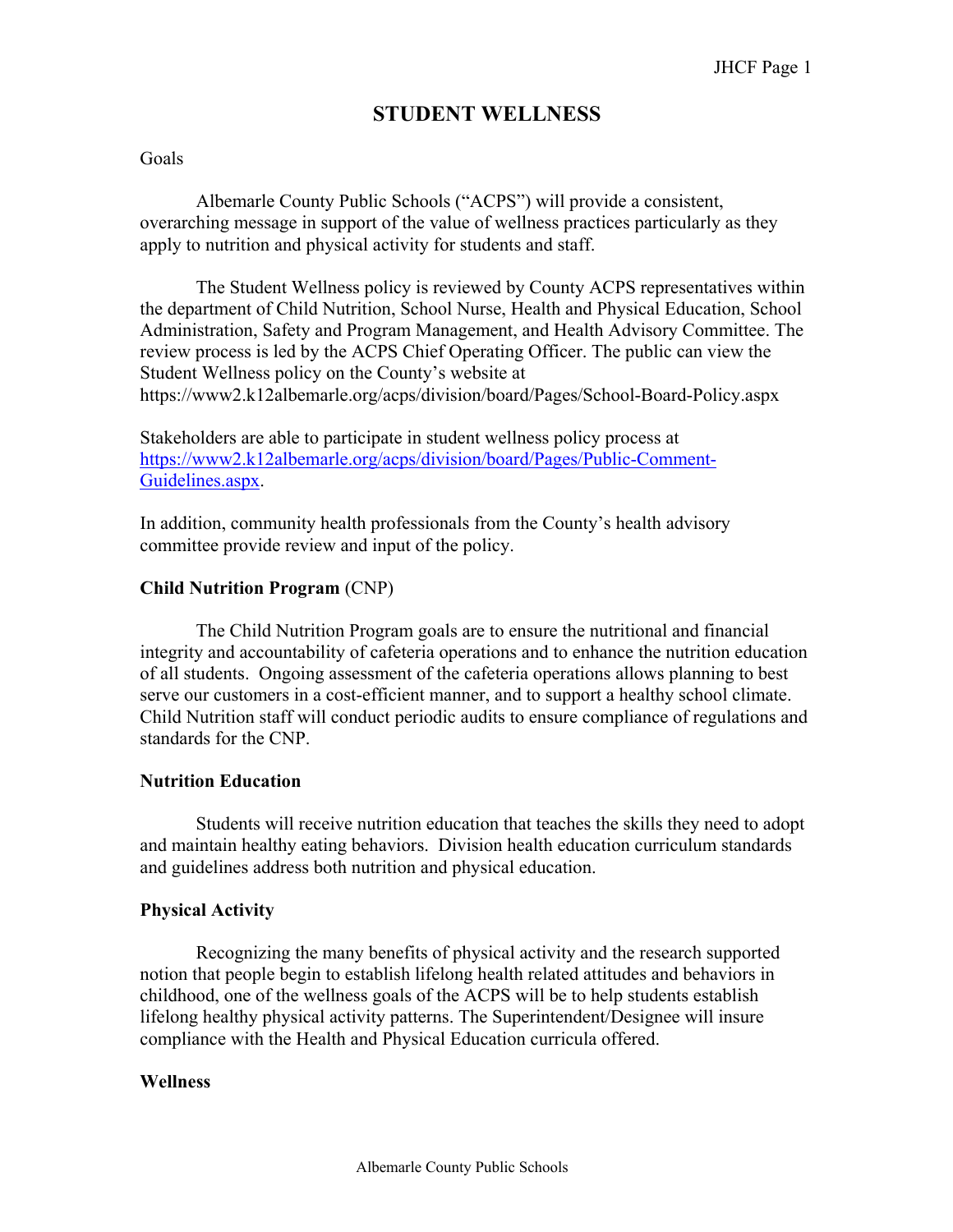The ACPS will encourage activities and programs that support healthy lifestyles for all of its employees.

Adopted: June 22, 2006 Amended: September 7, 2007; October 22, 2009; September 12, 2013; November 13, 2014; August 23, 2018; April 16, 2020

Legal Ref: 42 U.S.C. §1758b

U.S. Department of Agriculture, SP 46-2-16, Unpaid Meal Charges: Local Meal Charge Policies, July 8, 2016.

U.S. Department of Agriculture, SP 47-2016, Unpaid Meal Charges: Clarification on Collection of Delinquent Meal Payments, July 8, 2016.

7 CFR 210.31

Code of Virginia, 1950, as amended, §§ 22.1-78, 22.1-79.7, 22.1-207.4

8 VAC 20-740-10

8 VAC 20-740-30

8 VAC 20-740-35

8 VAC 20-740-40

| Cross Refs: | EFB | Food Services                                       |
|-------------|-----|-----------------------------------------------------|
|             |     | IGAE/IGAF Health/Physical Education                 |
|             | JL  | <b>Fund Raising and Solicitation</b>                |
|             | KJ  | Advertising in Schools                              |
|             | KJB | Fundraising in Schools                              |
|             | KQ  | Commercial, Promotional, & Corporate Sponsorships & |
|             |     | Partnerships                                        |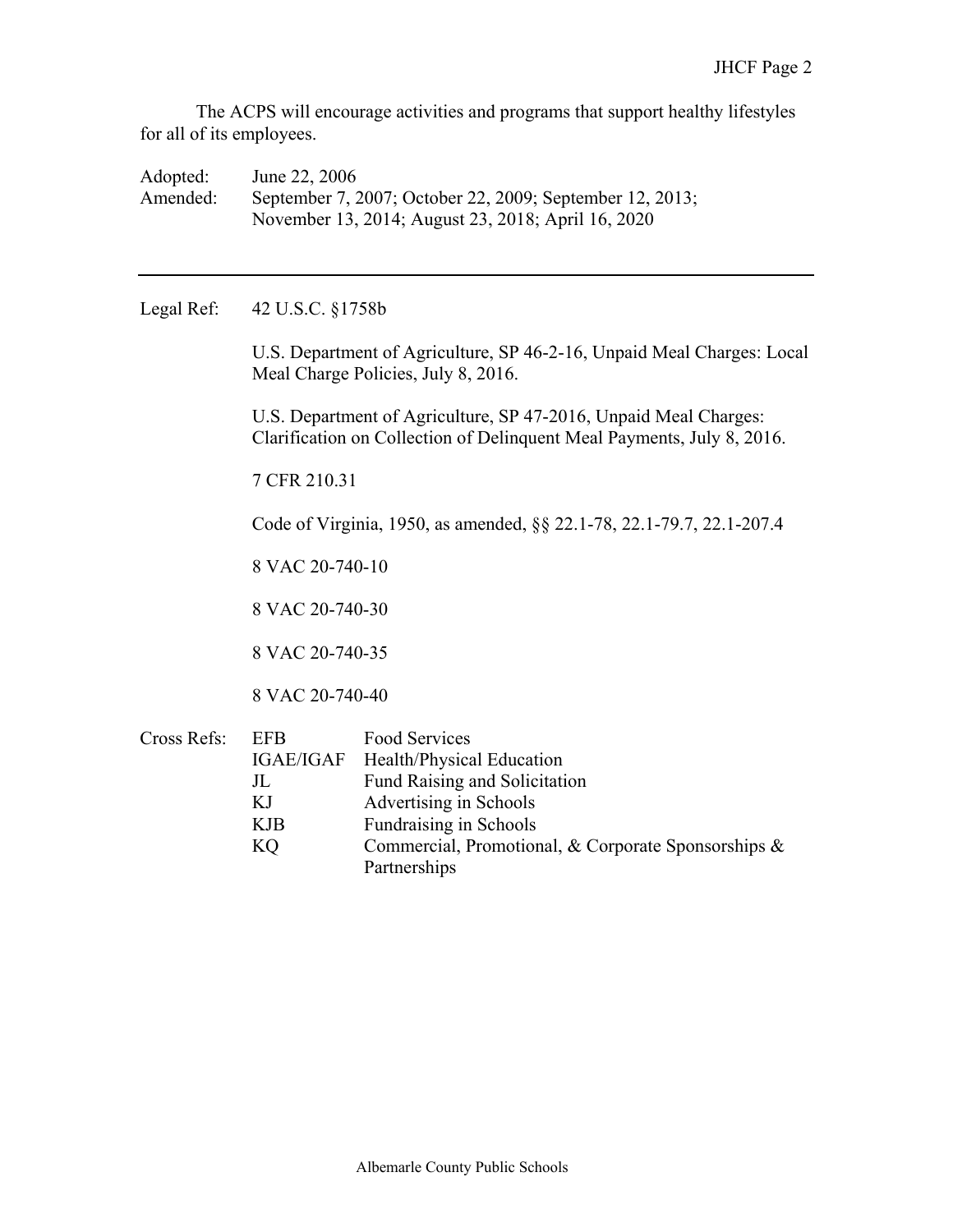# **Student Wellness**

The Albemarle County School Board ("School Board") has established the following goals/practices to promote student wellness.

## *Child Nutrition*

### *Practices:*

- The availability of the subsidized meal program is publicized annually.
- All students use a different ID number at the cafeteria point of service and there is no disclosure of the eligibility status.
- Students who do not have money on account or in hand to cover the cost of a meal at the time of service may be permitted to charge the meal.
- Food service staff receives ongoing training on food safety & sanitation and food preparation techniques used to comply with the USDA guidelines and to minimize the use of additional fats, salt and sugar.
- Fat, sugar and sodium content are included among the nutritional guidelines, which are considered within the food purchasing specifications and preparation practices.
- Locally grown and produced food is incorporated into CNP purchase with consideration of availability, cost and USDA health and procurement standards.
- The Child Nutrition Program helps to promote nutrition education. This may include posters and nutritional education material displayed for students in cafeteria, web page and menus, cafeteria promotions and interaction with students about school nutrition program and healthy eating.
- School menus are available to the public through media release, CNP webpage and take-home menus for elementary school students.
- Students are included in assessment surveys and focus groups.

# *Standards:*

As part of the National School Meal Program, the CNP follows the nutritional regulations set by the United States Department of Agriculture (USDA). These include a variety of fruits, vegetables, whole grains, low fat and fat-free milk in school meals and meet the nutritional needs for school children within their calorie requirements (https://www.fns.usda.gov/school-meals/nutrition-standards-school-meal). The USDA regulations include nutritional standards for all food and beverage items within the school meal program and all competitive food and beverage items (www.gns.usda.gov/healthierschoolday/tools-schools-focusing-smart-snacks). In addition, the CNP has the following nutritional standards in place based on recommendations made by the Institute of Medicine of the National Academies of Science.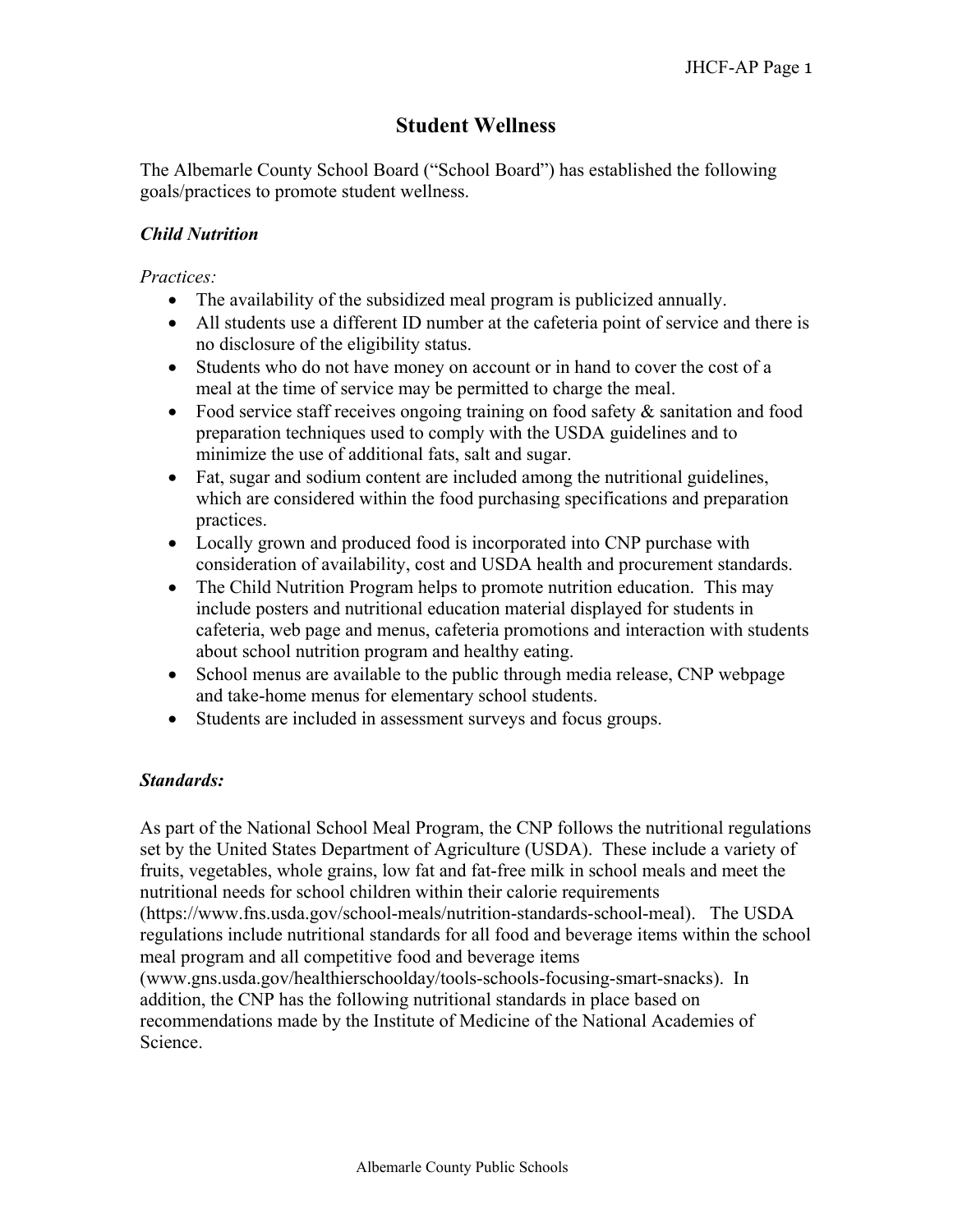- Fruit and vegetable options with lunch include at least one fresh (raw) item.
- Limited portion size of french fries. French fries are not 'super-sized' or double portioned.
- Cooking methods are bake and steam. There are no deep fryers in the cafeteria.
- Cookies and ice cream are offered once per week at the elementary and middle schools and meet the nutritional profile set by the USDA, limiting calories, fat, sugar, sodium and include whole grain. (100% frozen juice may be offered daily.)
- High schools are allowed to offer ice cream products and cookies daily.

## *Enforcement*

 School Administrators and Designees will monitor and ensure that their school fulfills the practices and standards of the Student Wellness Policy.

## *USDA definitions (7 CFR 210.11-competitive food service and standards):*

 Competitive foods – means all food available for sale to students on the school campus during the school day other than meals reimbursed under programs authorized by the Richard B. Russell National School Lunch Act (42 USC § 1751 et seq.) and the Child Nutrition Act of 1966 (42 USC § 1771 et seq.).

 School Campus – all areas of the property under the jurisdiction of the school that are accessible to students during the school day.

 School day – the period from midnight before to thirty (30) minutes after the end of the official day.

- No food or beverage is to be sold anywhere on the school campus in competition with the CNP during lunch and breakfast periods at schools operating on National school lunch or breakfast program. Note: Breakfast hours are defined as 6 a.m. until the close of the last breakfast service period.
- Any food or beverage sold during the course of the school day on school campus shall abide by the nutritional standards of the CNP and Student Wellness Policy.
- Each school shall ensure that dining is a pleasant experience. Noise should be kept to a minimum. The facility should be clean and pleasant, and adequate time should be provided to eat.
- Daily recess or unstructured play will be provided by each school and restricting of recess for disciplinary reasons will be discouraged.
- Parents will be strongly encouraged to provide healthy food items when packing snacks and lunches.
- Each school will involve the Parent Teacher Organization or other parent group in identifying strengths and weaknesses and ideas for achieving wellness goals as applied to nutrition and physical activity.
- Food items with minimal nutritional value, such as candy and soda, will not be used as rewards by school staff in the classroom.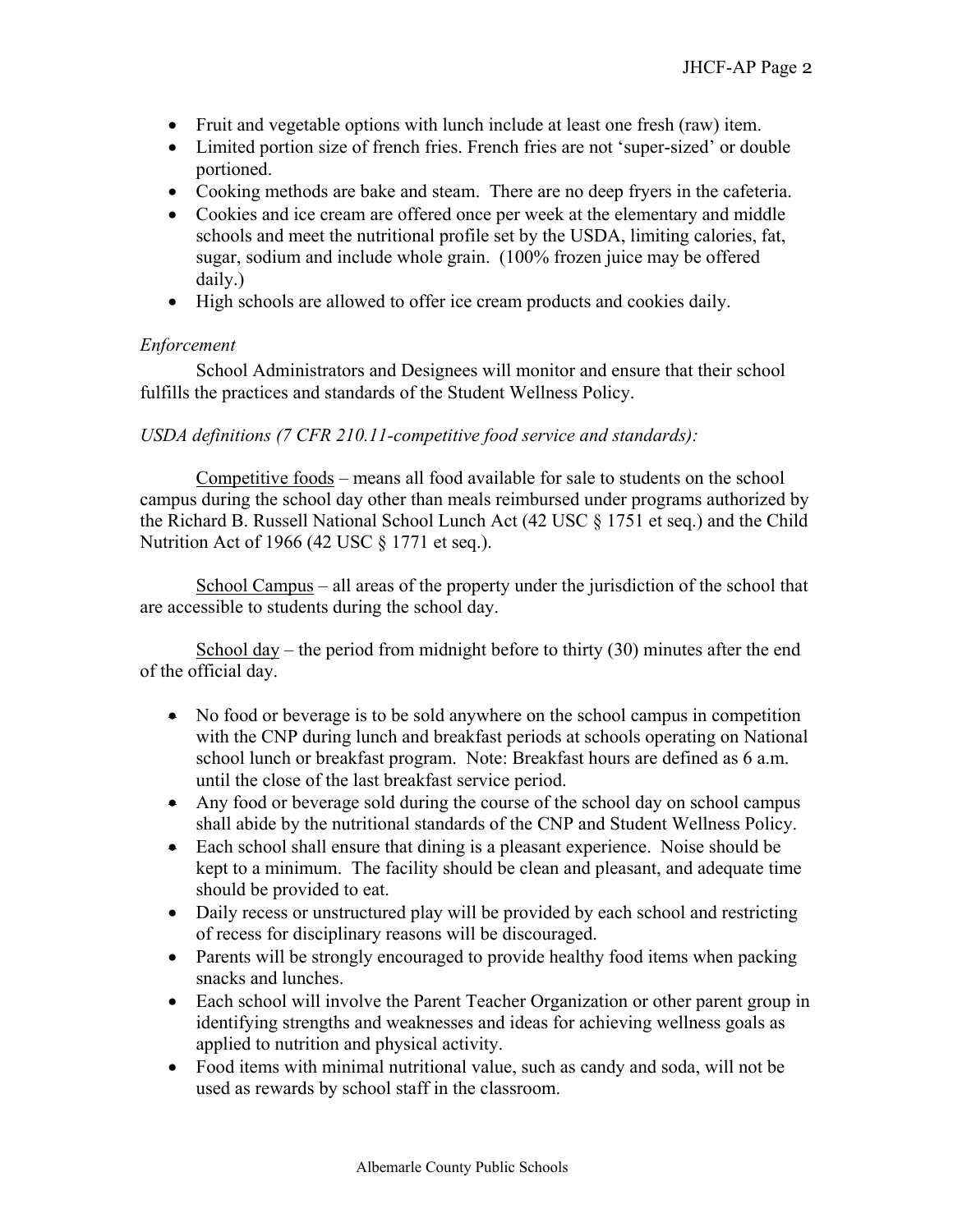- Information about school meals and nutrition will be posted and encouraged on the District website.
- Water fountains are available throughout all schools, to include the dining areas.

 Any vending machines on school campus that sell food or beverages that do not follow the nutritional standards with the Student Wellness Policy will be turned off during hours of the school days, as defined by USDA. Examples of non-permitted items during the school day are soda, diet soda, sports drinks, fruit drinks, flavored waters, iced tea, and candy bars.

 Questions regarding the nutritional standards of the permitted food and beverage items should be directed to the Director of Child Nutrition.

## *Nutrition Education*

*Practices* 

- Schools will provide nutrition education that is interactive and teaches the skills necessary to adopt healthy eating behaviors that will be integrated in the comprehensive health education curriculum in grades K through 10.
- Nutrition education will be incorporated into the core curriculum.
- The Superintendent or Designee will work with principals to ensure that nutrition education is delivered by personnel who have appropriate training.
- Parents will receive nutrition information in various ways: district newsletters, school newsletters, and letters sent home addressing specific nutrition issues such as sending healthy snacks and packing healthy lunches.

# *Physical Activity*

# *Practices*

Physical education ("PE") classes:

- Schools will provide planned and sequential physical education curricula from grade K through 10 that promote enjoyable, lifelong physical activity. These curricula will be consistent with the national standards for physical education.
- The PE staff will provide proper instructions and plan the PE time period to keep students physically active and engaged, limiting waiting time. Students will need a note from a parent and doctor to be excluded from more than one (1) class of PE unless there is a clear orthopedic injury. Effort will be made to provide injured students with an adapted or modified form of physical activity. The note should specify dates and time range for excuse.
- Lifetime physical activity choices may be offered for upper grade PE classes.
- Physical education will emphasize lifetime activities that promote physical fitness.
- Adaptive and modified PE will be ensured for all disabled students.